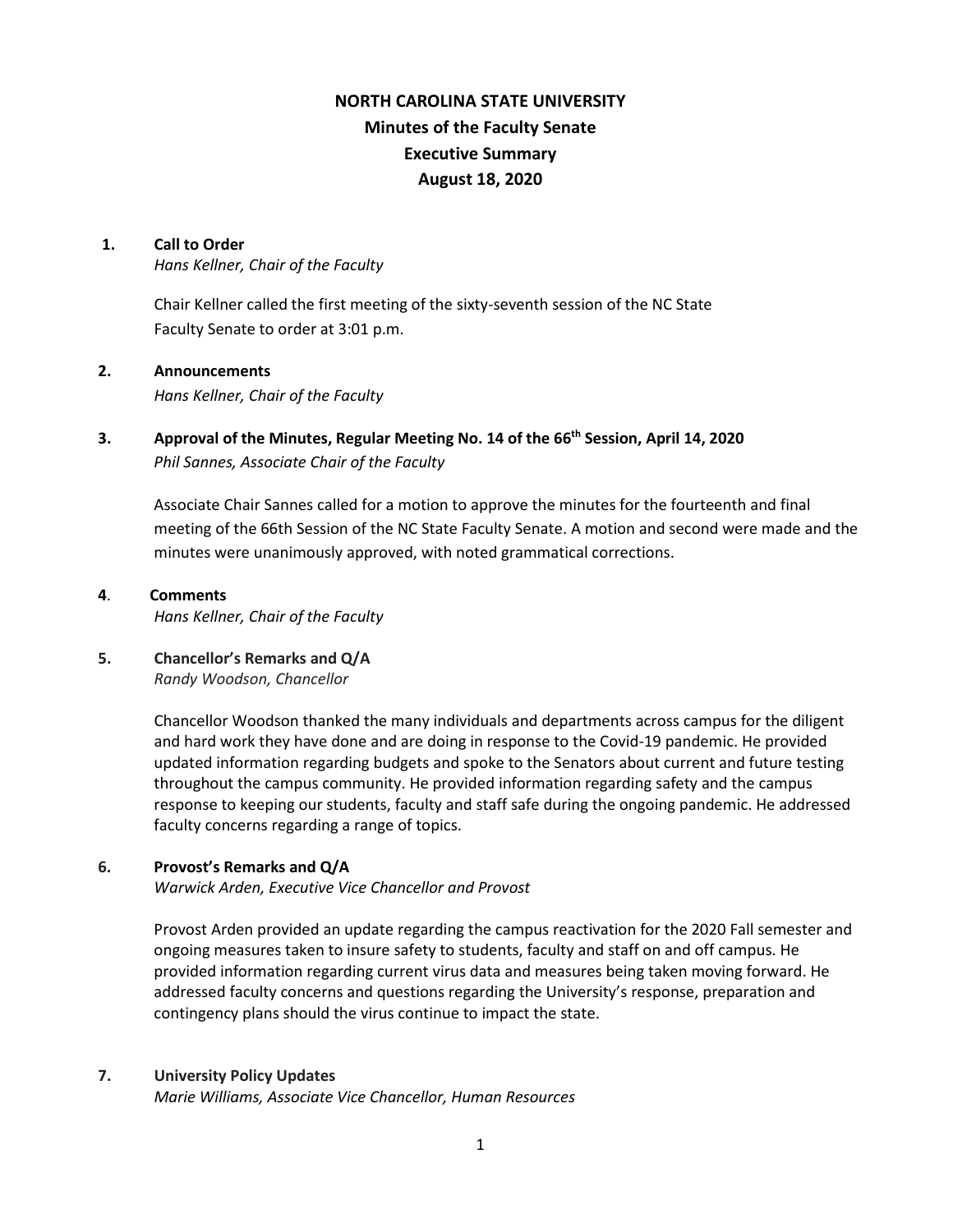AVC Williams provided information to the Senate regarding HR policy updates, as well as the response and numerous actions taken by HR during Covid-19.

## **8. Old and New Business**

a. Budget Advisory Council

# **9. Issues of concern**

Faculty Issues of Concern can be submitted at any time to a Senator, the Chair of the Faculty, or to [Faculty\\_Senate@ncsu.edu](mailto:Faculty_Senate@ncsu.edu)

#### **10. Adjourn**

The meeting was adjourned at 4:50 p.m.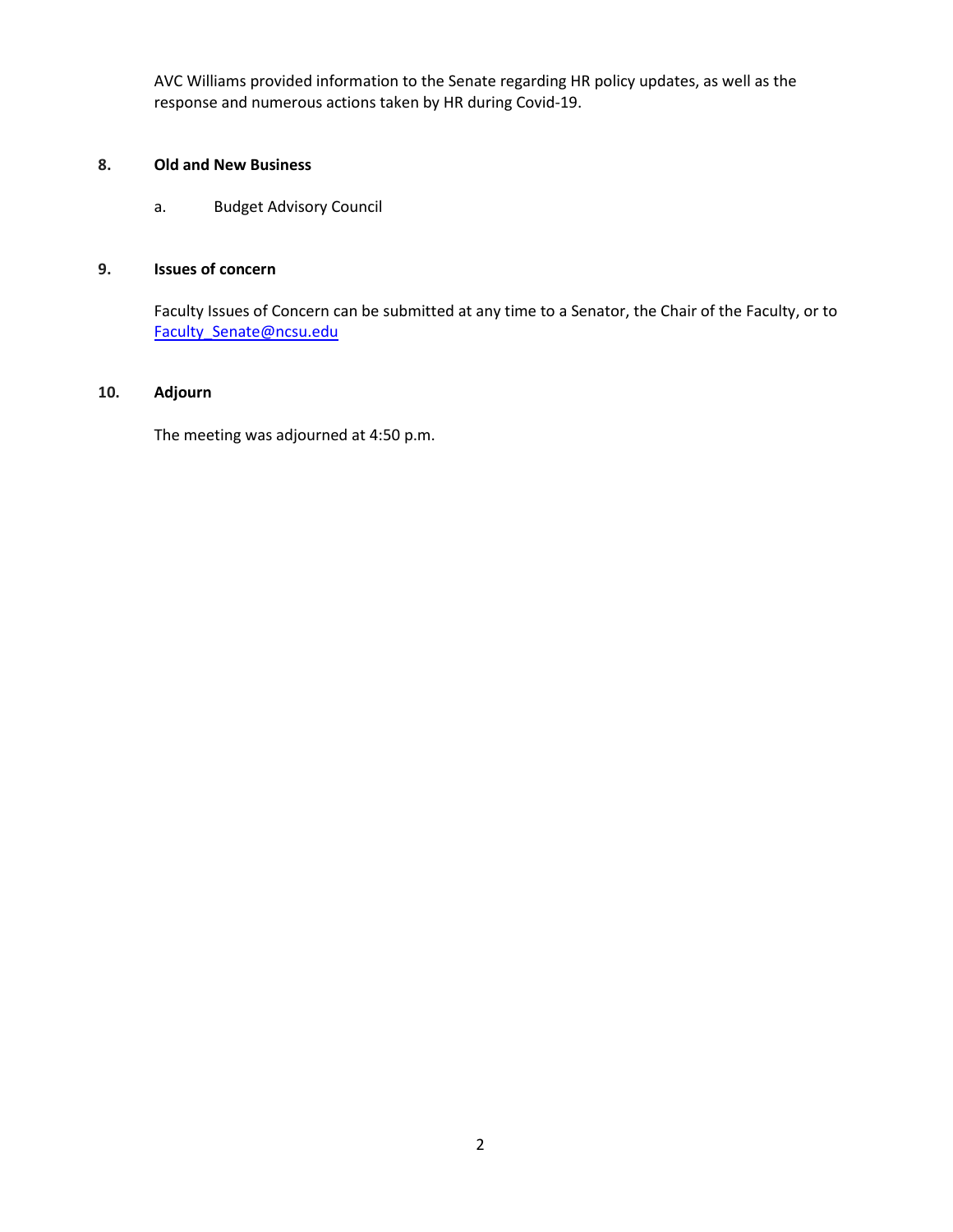# **NORTH CAROLINA STATE UNIVERSITY Minutes of the Faculty Senate August 18, 2020 3:00 p.m.**

#### **Regular Meeting No. 1 of the 67th Session Comey Strategy Via Zoom August 18, 2020**

**Present:** Chair Kellner, Associate Chair Sannes, Chair-Elect Berry-James; Parliamentarian Funkhouser; Senators Ashwell, Bass-Freeman, Bernhard, Boyer, Carrier, Collins, Darhower, Duggins, Erdim, Flinchum, Gerard, Gunter, Isik, Jacob, Jordan, Kirby, Kittle-Autry, Koch, Kuzma, Kuznetsov, Little, Lunardi, McGowan, Nelson, Nicholas-Parker, Pinkins, Reiskind, Riehn, Taylor, Thuente, Vincent, Williams, Yoon, Zagacki

**Guests:** Roy Baroff, Faculty and Staff Ombuds; Katharine Stewart, Vice Provost, Faculty Affairs; Courtney Thornton, Associate Vice Provost, Academic Personnel & Policy; Duane Larick, Senior Vice Provost, Academic Strategy & Resource Management; Sheri Schwab, Vice Provost, Institutional Diversity & Equity; Marc Hoit, Vice Chancellor, OIT; Paula Gentius, Chief of Staff and Secretary of the University

#### **1. Call to Order**

*Hans Kellner, Chair of the Faculty*

Chair Kellner called the first meeting of the sixty-seventh session of the NC State Faculty Senate to order at 3:01 p.m.

## **2. Announcements**

*Hans Kellner, Chair of the Faculty*

*See the back of the agenda each week for committee activity and announcements.*

Chair Kellner introduced the officers of the Faculty Senate; Dr. Rajade Berry-James, Chair-Elect of the Faculty, Dr. Phil Sannes, Associate Chair of the Faculty, and Parliamentarian, Dr. Ed Funkhouser.

#### **Chair Kellner made the following announcements to the Senate:**

1. There have been some directives about things that faculty shouldn't do and we need to get the word out. First of all, faculty are encouraged to eat on campus anywhere they please, except in the dining halls. Don't use the dining halls, was the word I was told to pass on to you.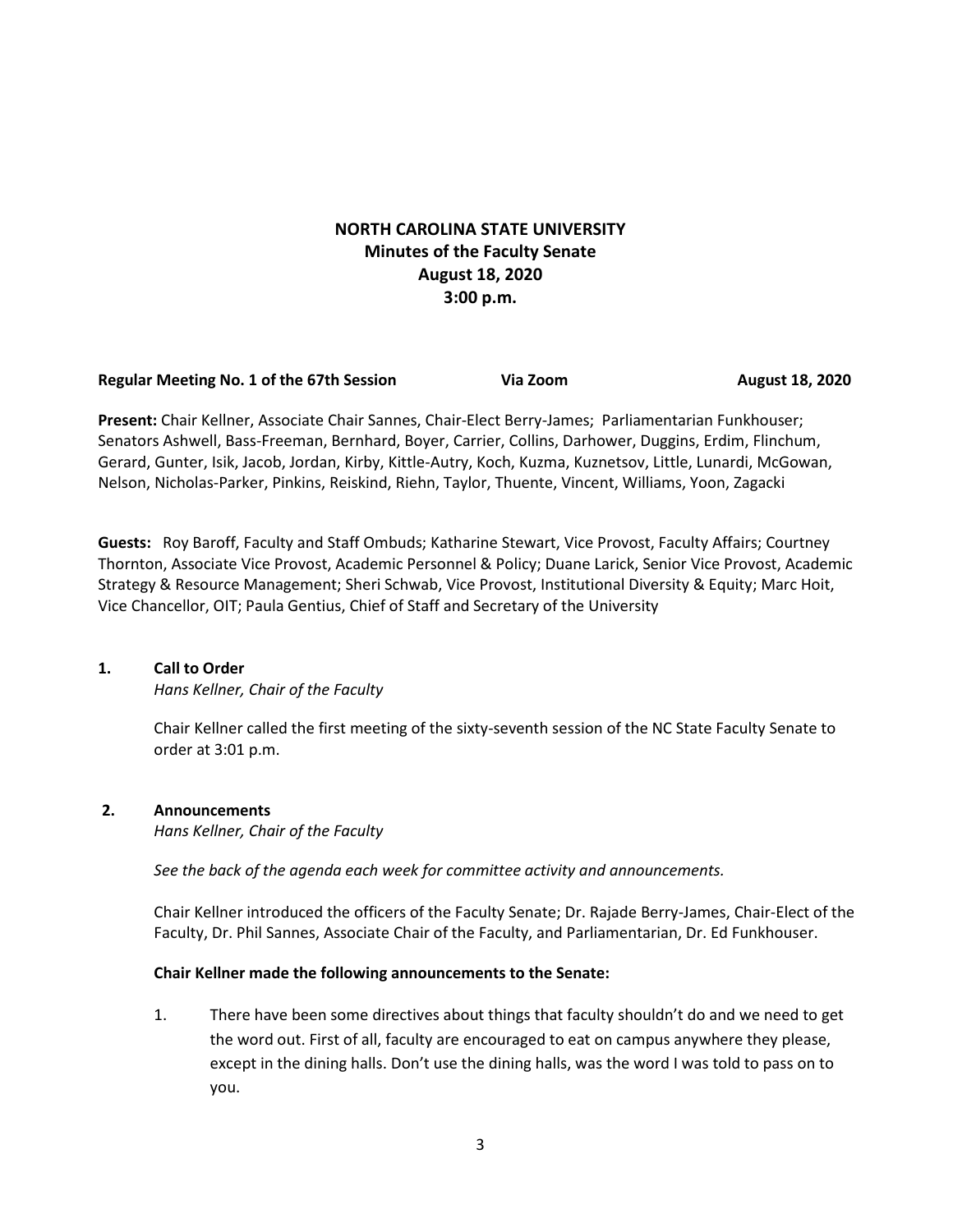- 2. Please do not require medical excuses that would send students to a medical office, such as student health services, to get a medical excuse for absences. One of the things that occurred over the summer and that was talked about for quite a while until it finally had to happen, is that all faculty are mandatory employees at the moment, without applying for it. As of a few weeks ago, and it may have changed since then, 72% of the freshmen were online, in a group of 67% of the general faculty. I'm not sure that's still the case, but those are numbers I was given a while ago. You may have seen that there is a class action suit against the University system, on the part of some graduate students. That will be addressed by the Chancellor, but the University is certainly defending itself against that.
- 3. There was a vote of no confidence at Appalachian State recently, and from what I understand, an important issue was transparency. But they have had many other issues as well.
- 4. On the 24<sup>th</sup> of July, there was a Racial Equity meeting, presided over by Sherri Schwab, the head of OIED (Inclusion, Equity and Diversity). She is organizing what she will call a Summit – an ongoing, permanent set of activities and various things dealing with issues of racial equity. As you may or may not know, at the System, there is a racial equity task force and they are going to be making a report at the end of next month, I believe.
- 5. At the same time, one of our Strategic Plan task forces also deals with this issue. So that will be, I suspect, an important theme this year.
- 6. We have a new police chief on campus, Daniel House. He is not going to be with us today, but he will be soon, I hope, to talk about policing on the campus.
- 7. Chair Kellner called on Chair-Elect Berry-James to speak on an issue that she is leading the way with, so it comes in the form of an announcement as well.

Dr. Berry-James thanked Chair Kellner for allowing her to speak on this issue. "I have worked with the Staff Senate and others recently to put together a quick proposal that would develop a Peer Program, which amounts to an employee financial assistance loan program at NC State. So today, I shared that proposal with members of the Executive Committee of Faculty Senate, and I hope we will be able to talk about the merits of that proposal on Thursday. I know that the Staff Senate is interested in doing the same kind of thing, and so I will have more to share with you after our conversation on Thursday. There may be some changes, but there were quite a few people in the spring semester who thought about the financial needs, given the Corona virus and the impact that it can have on health and wellbeing, and financial wellbeing as well. So I worked on that with a group of people and we want to try to move it along this semester, because we now that the need is great. I will be happy to share the proposal with you after Thursday's meeting when the Executive Committee will have a chance to look at it.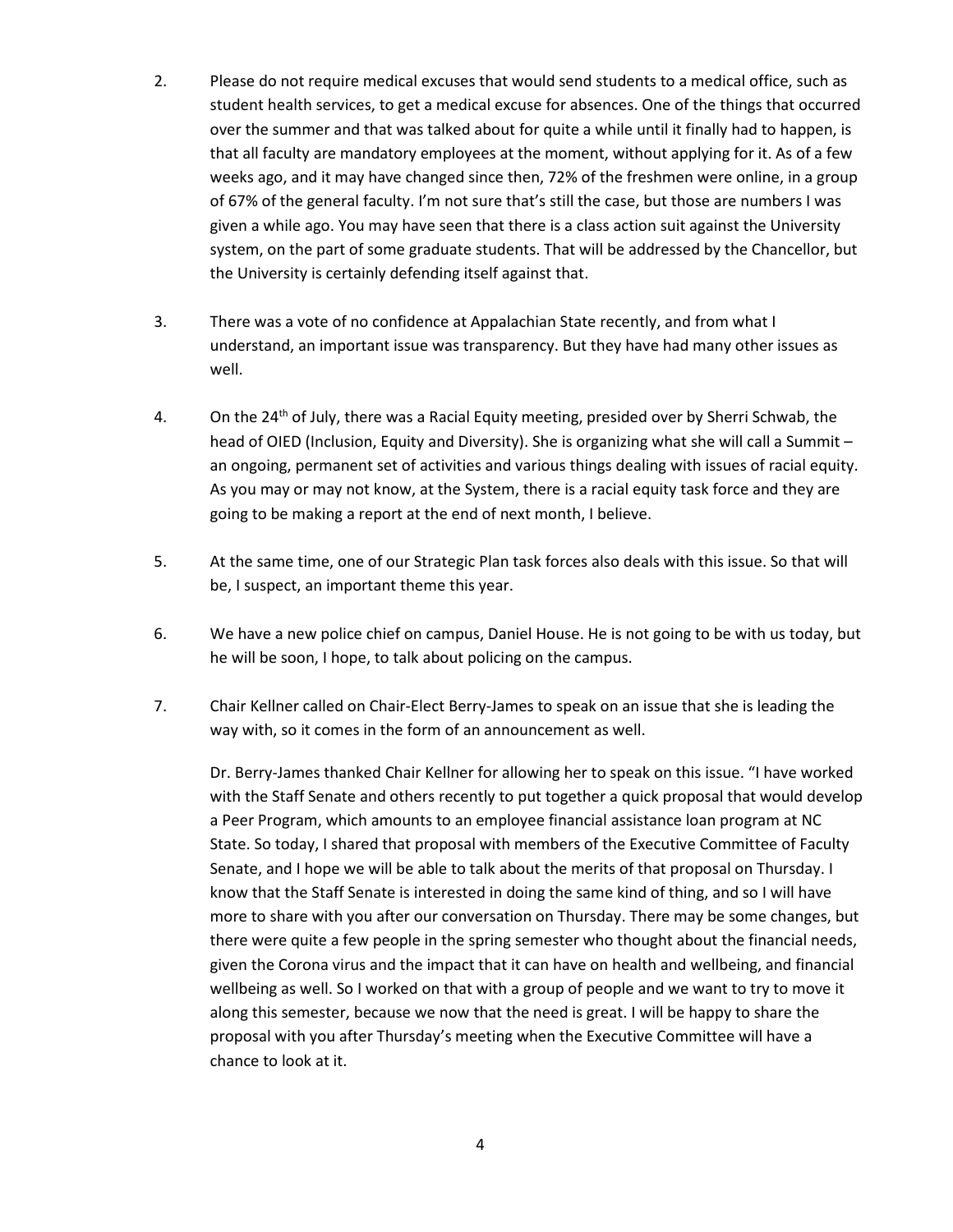- 8. The Faculty Senate is still three Senators short, but we are growing and finding new members to serve one-year terms, and we will get to those later on.
- 9. The Faculty Assembly Chairs have been working now for a long time on a revision of Principles of Shared Governance. These principles have now been passed by the Faculty Assembly, and are going back to the institutions. The Executive Committee, the Chancellor and the Provost have seen them, and they are here for review. It is an important document, and it is here.
- 10. Issues of Concern over the summer have concerned largely matters about the return to campus, concerns about masks, sanitizers and classrooms. As they have come in, I have channeled them to the appropriate individuals in the administration; Amy Orders, in Emergency Management, or Julie Casani in Student Health, Doug Morton in Facilities and others. They have responded very well and adequately in dealing with these issues.
- 11. I want to talk about goals for the year. Last year, 2019 and 2020, I announced what was a very low key goal, which was to bring the Senate Rooms in DH Hill that we've been in for 66 years, improvement in various ways that were not necessarily simple. We are at least halfway there, in that the lighting in the offices and conference room have all been replaced. They are now individually adjustable. The main room, those of you who know my dread of PowerPoint, will be relieved that we are now able to do PowerPoint. We have new audio visual equipment, paid for by the Provost and in part, Greg Raschke from the Library. There is still a way to go, but it's coming along. We are going to get curtains along the wall so that the room can be more effectively darkened and cool and so forth. That will be only a few things along the way. So much of that goal, which seems kind of pedestrian today, was there.
- 12. At the end of last year, the issue of budgets, which had been kind of simmering through the year, came up and was beyond simmering. We decided that budgets and budget transparency, faculty representation and budget concerns, would be a major goal; and so, it will be. That will be our number one starting point. I can think of other things that will come along but budget is going to be a primary thing.
- **3. Approval of the Minutes, Regular Meeting No. 14 of the 66th Session, April 14, 2020** *Phil Sannes, Associate Chair of the Faculty*

Associate Chair of the Faculty, Phil Sannes, called for a motion to approve the minutes for the fourteenth and final meeting of the 66th session of the NC State Faculty Senate. A motion and second were made and the minutes were unanimously approved.

# **4**. **Comments**

*Hans Kellner, Chair of the Faculty*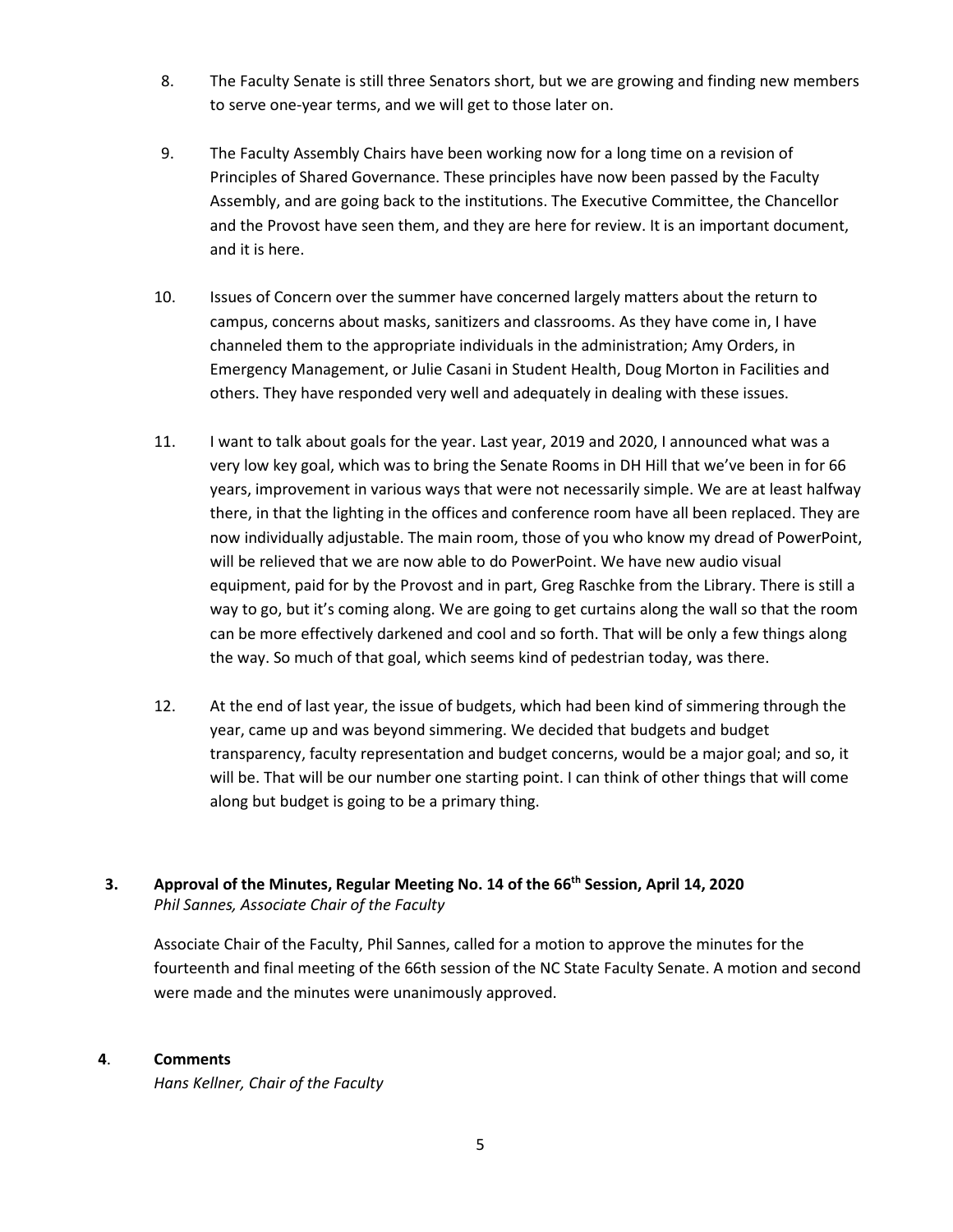"In 1954, after a consultant's report on the consolidated University of North Carolina, which had three separate campuses but one University, President and Board of Trustees and one University Council in Chapel Hill, the north Raleigh campus and the Greensboro campus, the report on that called for more faculty representation. Chancellor Kerry Bostian, after a long period of consulting with faculty and ad hoc committee in the fall of 1954, convened the first meeting of this Faculty Senate – meeting one of the first session. The first thing they did was to elect a Chair, who served a one-year term. That was a distinguished member of the Faculty named Peterson, who later became the Dean of the Graduate School, which was a very new thing at the time. So that was our beginning back in 1954. Within three meetings, we were meeting in DH Hill Library. Back then it was in Erdahl-Cloyd, the student center, which had not yet been attached to DH Hill library. So it goes back a long way, and I certainly cannot wait until we are back in that room."

"Stressful times right now, and I'm happy to say that I'm hearing from people who are writing to say how pleased they are to be teaching on campus face-to-face. Admittedly, anecdotally only a few, but they are pleased. The rest of us are online, large numbers of us, and struggling with it. But we are learning and blundering our way through every day. What do we take away from all of this? What we take away from all of this, I think, is how fortunate we were to be given the option of choosing. That was not the case at all institutions in the system, and I think that was a great pressure release. Not total, by any means, but a pressure release by the University. We were given the choice. Labs and research and sitting in the various committees that I do sit in, one is impressed with how well the research operations of the University were moved back to campus in late July and early August. They came back first, and it seems to be going well there."

"Relations of NC State and the other institutions with Central System, the Spangler Center, seem to be changing. They are in flux right now, as you'd expect. The Central power has been more visible at this time, it seems to me. This is something we will want to notice at least and I hope that the Chancellor and the Provost will comment on this. We are not at what happened in 1931, I think, another great crisis in the nation and the world when the Great Depression really caused the separate Universities – NC State College, University of North Carolina, and the Woman's College – to give up their individual presidencies into a centralized, consolidated University. I do think that, as the old saying goes, "War is the mother of executive aggrandizement," it seems to me that crises also have that same tendency, and we shall see."

"We are all aware of the scenario that the Chair of the Board of Governors put out about large cuts in the budget. It must be noted that those cuts in the budget that he described, were based on enrollment declines. So we will keep an eye on enrollment here, and it's my understanding from the Chancellor that our enrollments remain strong. So that is a factor."

"We have a new President at the System, Peter Hans. He is a familiar individual around the State, familiar around our Faculty Senate. He has been part of many different organizations, including the Board of Governors, which he Chaired at one point. He has been the President of the Community College system. So for better or for worse, we are going to be thinking more about relationships with Community Colleges and with long-term academic access and success. I have heard him talk about his interest in these things, which is a good thing. The last time I heard him speak, he defended the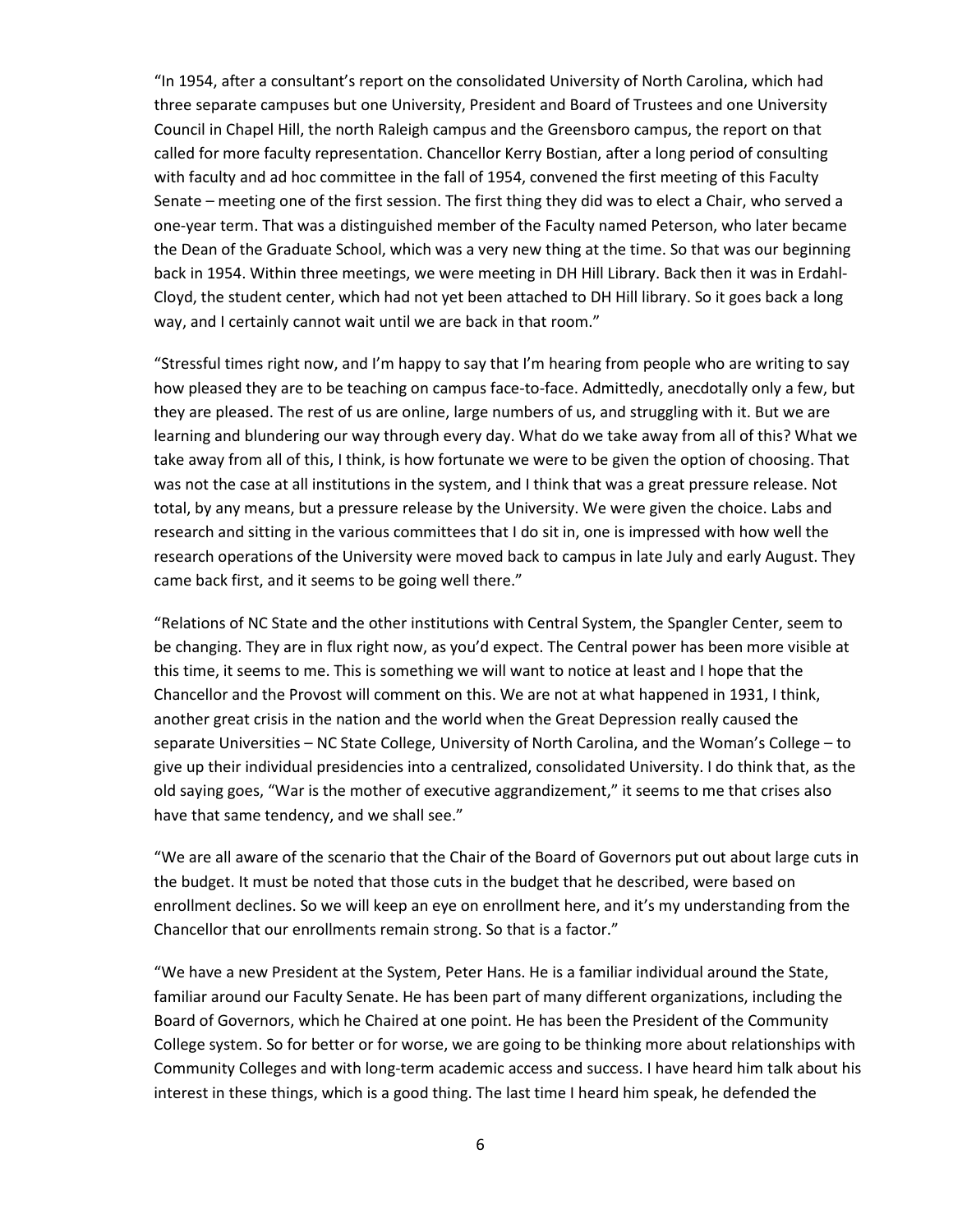changes in the way Chancellor searches are carried out, which we will see how that goes. The President would be able to add candidates to what a search committee had brought forth."

"At the same meeting, the question of the dashboard – a touchy subject that I hope we get back to later in the meeting. The University dashboard, it was pointed out by President Hans' Chief of Staff, that she prefers the word, "Daily Information Report," to dashboard. But whether we call it a dashboard or not, that is something that we have a great interest in is getting information accurately and in a timely way."

Chair Kellner then introduced each newly-elected or newly-appointed Senator:

Burak Erdim, College of Design Meagan Kittle-Autry, College of Engineering David Thuente, College of Engineering Intae Yoon, College of Humanities & Social Sciences Ken Zagacki, College of Humanities & Social Sciences Eileen Taylor, Poole College of Management Jonathan Duggins, College of Sciences Robert Riehn, College of Sciences Mathew Gerard, College of Veterinary Medicine Joan Nicholas-Walker, University College Chris Gunter, College of Agriculture & Life Sciences Michael Reiskind, College of Agriculture & Life Sciences

**5. Chancellor's Remarks and Q/A** *Randy Woodson, Chancellor*

> Chancellor Woodson offered his thanks to many individuals and groups of people for their extraordinary work, including the Faculty. "That flexibility that Hans spoke about earlier, the Provost put a fair amount of resources into trying to give people some assistance over the summer so they could become prepared for more of our educational material to be online. A lot of it is, and who knows, maybe more of it will be, and we will talk about that, given what has happened at Carolina this week. I want to touch on the issues that surround racial equity and systemic racism and all the work we're doing as a campus and that we will continue to do going forward. So that's a lot of effort there. I want to touch on the fact that we are all very anxious during this time. I can assure you that I am not sleeping nearly as well as I used to, and I think all of us are very anxious and uncertain about the future, given a lot of the issues that we face; in particular, the virus. But I also want you to be aware and supportive of our students that have tremendous anxiety. If you look at the counseling center and its early work with students in the semester, they've seen almost a doubling of cases in just a short 10-day period. So our students are very anxious, our faculty are very anxious, our staff are very anxious, and it's translating into anxiety in ways that we need to do everything that we can to support one another. Those of us in administration need to work hard to support the efforts of Monica and her team in counseling, and everything that they do."

He continued, "I will touch a little bit, although I don't have a lot of additional information on the budget. The good news is that we entered this fiscal year with a reasonably sound budget from the state, but as Hans already explained, the memo that led everyone to fear that we were about to receive 25% to 50% budget cuts – that's not the case. We do have some enrollment challenges to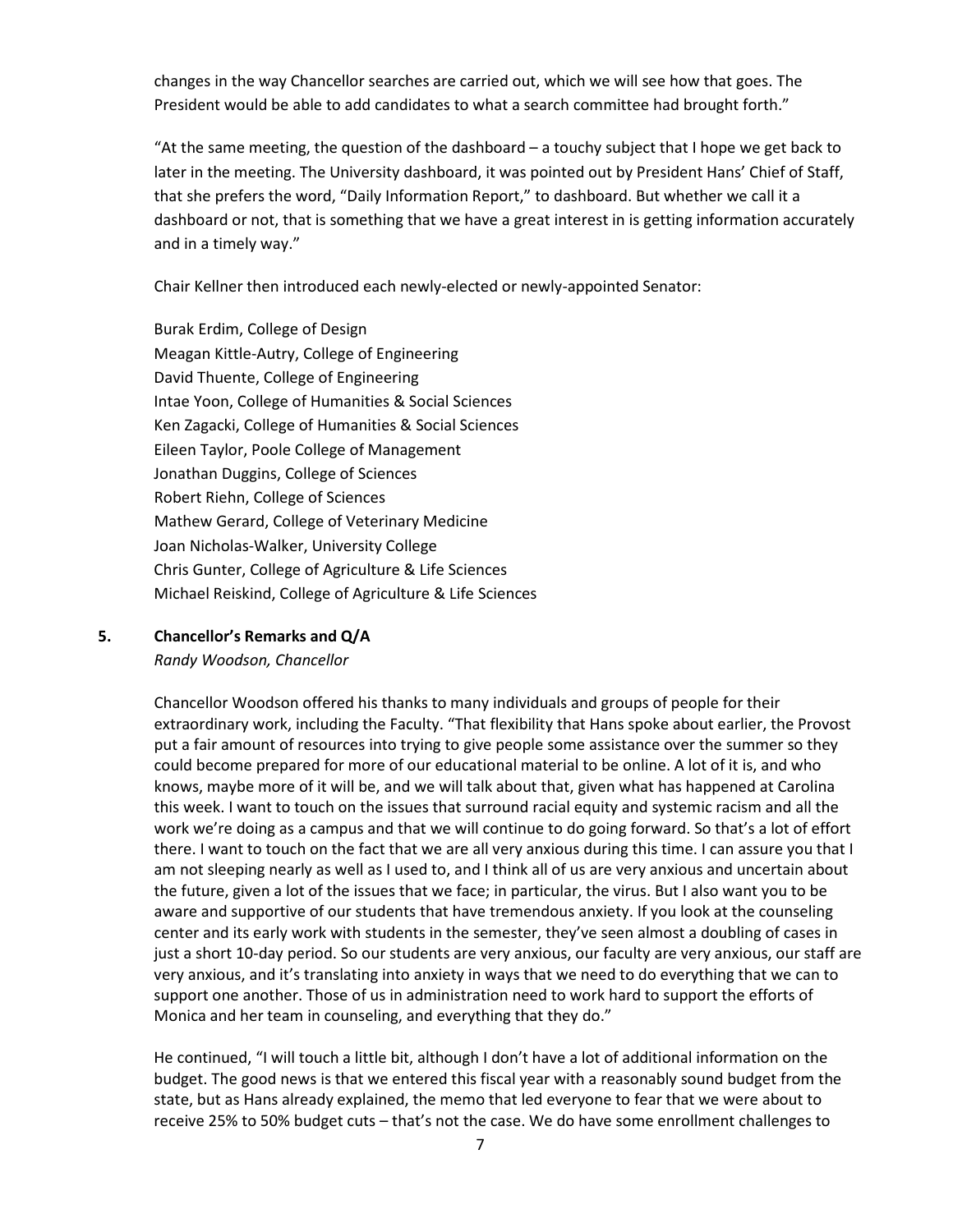*(technical difficulties)* … but we are very nervous about graduate enrollment, particularly international students getting to the US for higher education. Not that a lot didn't get admitted, and a lot that said they were coming, but a number have had a difficult time getting here. So it looks like we are going to have some significant enrollment issues in some of the disciplines that rely heavily on international talent. So that's something that we will have to monitor and be cognizant of."

Regarding the Covid-19 virus, Chancellor Woodson stated, "I want to thank Provost Arden, Charlie Maimone, a lot of the leadership – Amy Orders, if you don't know her, is a phenomenal Emergency Management person. Julie Casani, I was on email with her last night at 1:00 and I was on a call with her this morning at 8:00. If she slept in between it's not clear. So these people are working extremely hard to be successful at NC State and for our faculty, staff and our students. The decision Carolina made this week, let's start by celebrating the obvious, and that's that they received the flexibility to make that decision from the president, and that's good, as we think about our ability to manage our destiny. To be clear, and Provost Arden will have numbers on this well, we are at a different place than Carolina was when they made this decision. That doesn't mean that things can't go south here quickly. So we are constantly monitoring the state of the spread of the virus on our campus."

Chancellor Woodson continued, "Hans started with a concern about the dashboard. If you go online today, Warwick and I have been pushing hard to get a more robust dashboard for our community, and a version of that was posted today. It not only includes all the tests and results of those tests conducted through the student health center, but also the self-reporting data from faculty, staff and students, in addition to the testing that's done here locally. In addition to that, and I don't know if anyone on the call volunteered for this, but we started just yesterday a surveillance monitoring program for campus where we will be testing 500 volunteers every two weeks. These are asymptomatic testing, so it's a way for us to get a sense of whether there is viral spread on our campus without symptoms. It includes students, it includes staff that are frontline, like dining hall workers and janitorial staff and includes faculty that are teaching largely online, and faculty that have in-person instruction. That data will be rolled out this week. I think the big issue for us, going forward, is to think about where we are relative to the virus and if we need to pivot to different structures for education or online, or modify the housing arrangements for our students. To be clear, we gave every parent and every student, and we continue to, the right to get out of their housing contract without penalty. So if a parent or a student is not comfortable living on campus, they can withdraw today. We have worked hard, largely through advisors and Louis Hunt, to get as many of those students as much of their curriculum online as possible. As Hans pointed out, the vast majority of our first-year students are largely online, so it hasn't been a challenge for us to accomplish that."

Chancellor Woodson added, "In spite of doing that, making it voluntary, we went down about 2,000 students in housing. So here's the alert. As we look at the early positive cases among our students on our campus, and yesterday I think we had four cases, as we look at where those cases are coming from, they're almost all coming from off-campus; from residential complexes around campus, from Greek houses associated with the University, etc. So one of the things that we have to keep in mind is that some of the safest places for our students to be are in student housing. They have RAs who are overseeing the protocols and they're adhering to our standards more so than a lot of students living off campus. So I think the challenge, not as much for us because we are in an urban setting, but for a campus like Chapel Hill, when you push the students out of on-campus housing, you push them into a community and you push them into an environment where they may be more prone to continue to have community spread. So that's something we have to think about and be careful about. We have 35,000 students at NC State, and only 7,000 are in university housing. The rest are somewhere in this community, and we don't have a lot of say about what they do when they get home in the evening or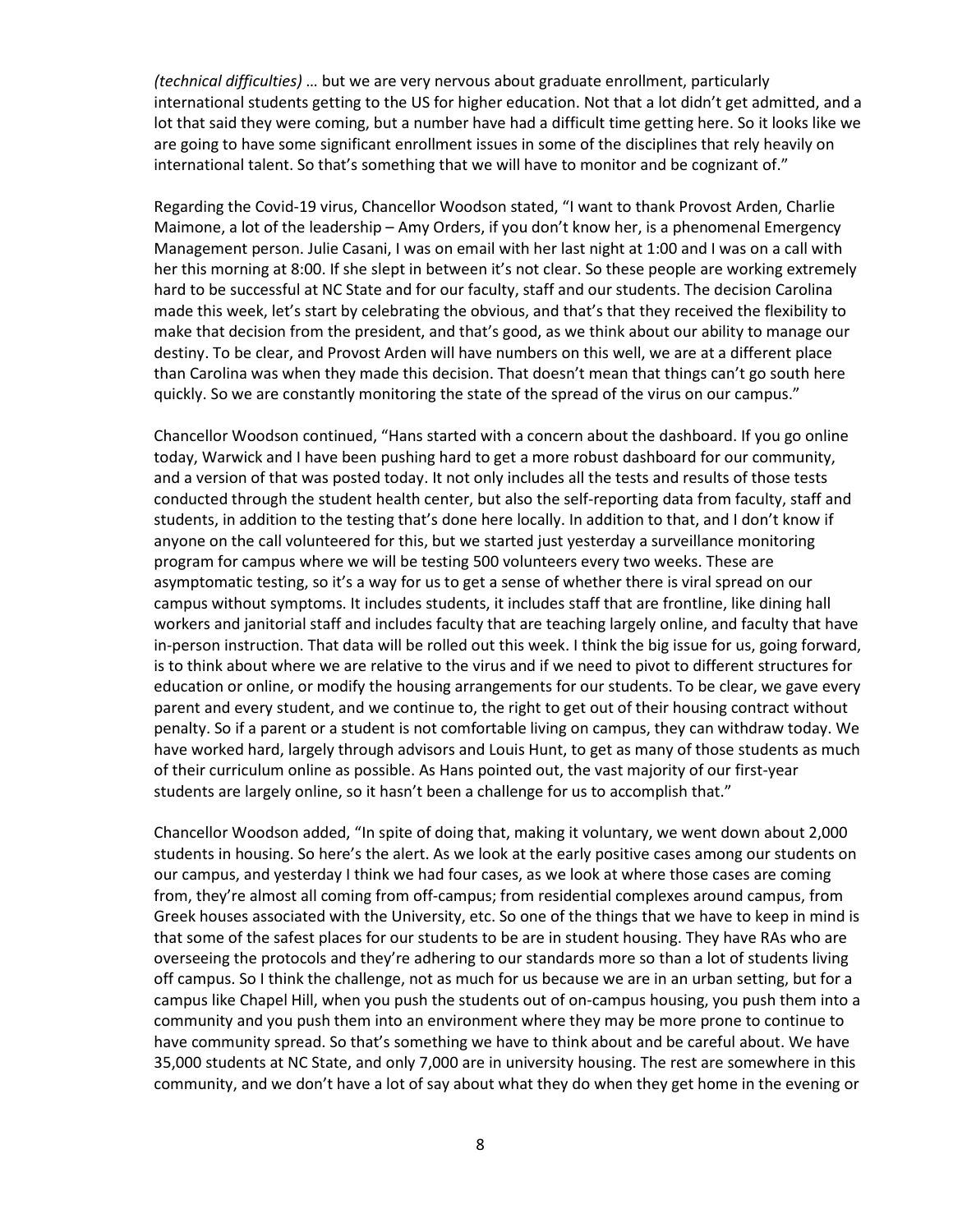when they're staying home all day online. So that's something that we are paying a lot of attention to."

Chancellor Woodson continued, "On the racial equity side, I hope you will visit the diversity website and go to the diversity portal that will give you an indication of some of the ongoing efforts at the University to address racial equity issues on campus to work with our students, our faculty and our staff to make sure that we make NC State the best it can be, most welcoming and inclusive environment going forward. We have a lot of work to do there, and we're committed to doing that work with the Faculty Senate, Staff Senate and our students."

Chancellor Woodson stated that they are going to continue to watch the issue of budget very carefully. "We will start to see some early numbers for the state budget, in terms of revenue receipts, in the early fall and that will give us a sense of how much of a budgetary challenge we could have going forward. But as I said, the budget for the 2020-2021 year is largely good and the state budget director has made it clear that he doesn't anticipate much rescissions because the state went into this crisis with a fairly strong rainy-day fund. What I would suggest, because I'm not going to leave, is if you give Provost Arden a chance to speak and then the two of us can address questions, concerns, etc., that the Faculty have."

#### **6. Provost's Remarks and Q/A**

*Warwick Arden, Executive Vice Chancellor and Provost* 

The Provost stated that he will be brief since the Chancellor provided a good overview. He thanked the faculty for working hard to be ready to give our students an excellent educational experience this fall, whether or not we are face-to-face, online, or hybrid. "Hans mentioned some numbers. If we look at the undergraduate instruction, about 43% of sections are being delivered face-to-face. That tends to be more small sections than large sections, so that translates into about 27% of undergraduate student credit hours being delivered face-to-face. That includes the face-to-face portions of hybrid classes as well. The rest are being delivered online. I know, technically, we worked very very hard over the summer to insure high quality online modules and online instruction. We had a lot of folks working very hard, particularly through DELTA and ClassTech."

He continued, "Whether hybrid or online, we are ready to provide a very high quality instruction to our students. To that end, we've had a lot of other folks working very hard all through the summer to get ready for the fall. We knew, heading into this, that it was going to be difficult. We had hoped, when we began planning at the beginning of summer, and we'd been told that we could expect a much lower rate of community transmission by late July. At that stage, more folks were worried about a second peak later in the fall. That all seemed to be combined into one big peak that peaked in mid-July. So we headed back on campus, knowing that we'd have a battle on our hands. Everybody has been working incredibly hard. Not only do we have an excellent educational experience, but we have the safest possible experience for faculty, students and staff that we can."

Provost Arden stated that we learned from Chapel Hill over the last weeks that the best laid plans don't always work out, and that there are some common denominators as to why that is so. "I will tell you the biggest threat is not in the classroom environment. I feel very comfortable about our classroom environment, but the biggest threat is student behavior, and particularly student behavior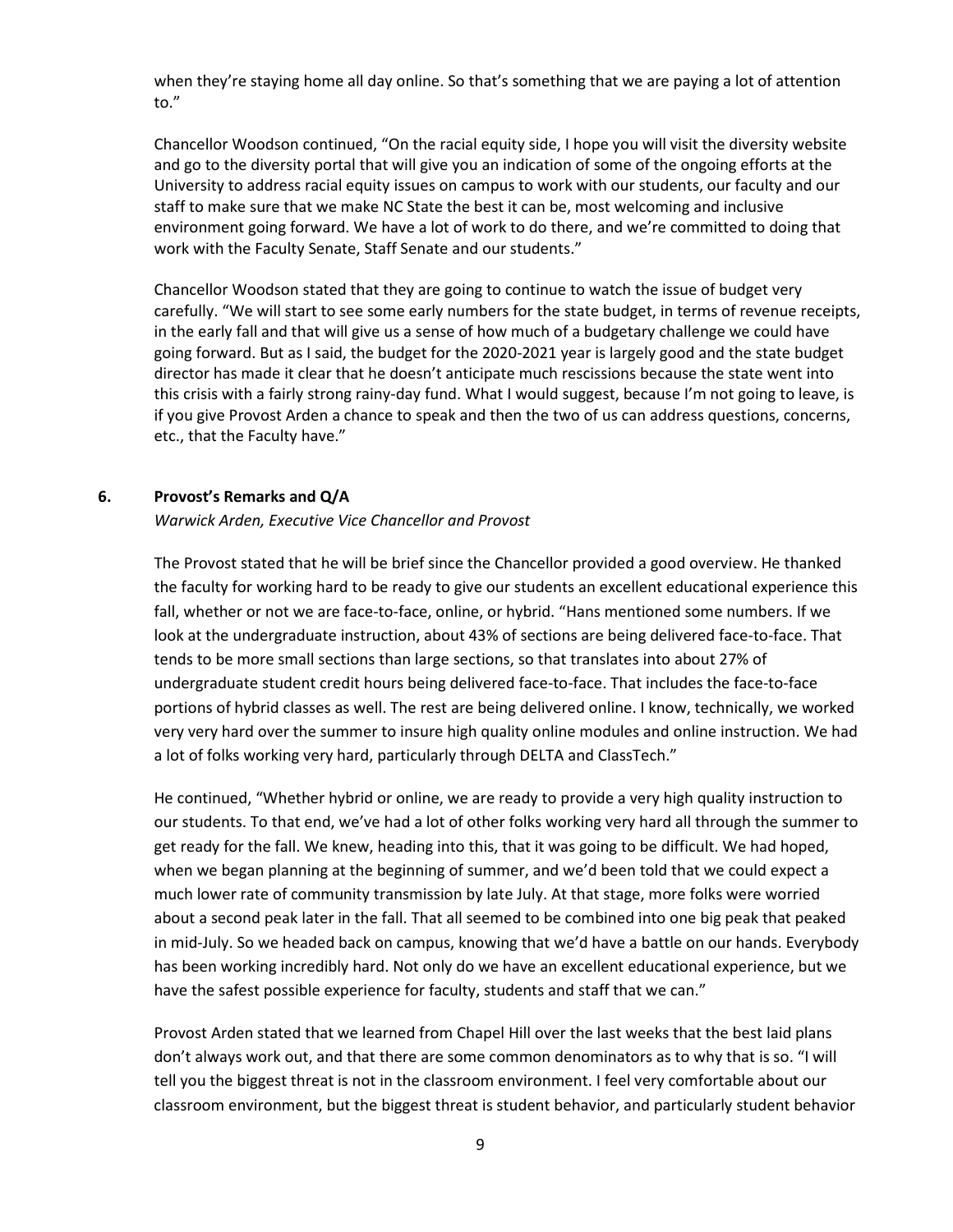in off-campus housing. This is the case in Chapel Hill where some things started in Greek Life and then spread to the residence halls."

He continued, "This is a day-to-day event. Today is not the same as yesterday and tomorrow is not the same as today. So we have to be extraordinarily diligent looking at our numbers. If you're comparing the way we collect data to the way Chapel Hill collects data, some important things to note are generally, our students go through student health. Many students who are off-campus do not. Our faculty and staff do not go through student health, obviously they're going through their own providers, or going through pharmacies to be tested. So we rely on both collecting student health symptomatic data; students who go to student health because they're not feeling well and they're being tested. We are also collecting surveillance data, as the Chancellor mentioned. Up to now, the majority of the surveillance data has been on the student athletes returning to campus. We are now broadening that to faculty, staff, and additional non-athlete student surveillance data. Most of the faculty and staff data is self-reported. We are starting to see cases from the self-reported data more than the data that is coming out through student health. So the Chancellor and I and Dr. Casani and others meet every morning and go over the data in a lot of detail, looking for evidence that we have emerging problems. I think it's important to take the appropriate actions quickly. So once again, our student health folks are working tirelessly, Dr. Orders in Emergency Management is doing an exceptional job, Louis Hunt's group in enrollment management has worked very hard during the summer, as well as Doug Morton in facilities and folks in OIED. I could go on. But together with the faculty, folks have been working really hard to give this the maximum opportunity for success."

He added that we still need to be fully cognizant that things can turn very quickly and we may have to go in a different direction. "I'm convinced we are going to have a successful fall. It may not be the fall we all planned, but I know that folks are working very hard to see an extraordinary outcome."

## **Questions and Discussion**

*Senator Vincent:* "Events are moving very quickly through the system. UNC-Chapel Hill is moving all undergraduate classes to online instruction beginning tomorrow; ECU reported an outbreak of a cluster; the Faculty Senate at App State yesterday passed a resolution of no confidence in their Chancellor. On the other campuses of the UNC system, it's very difficult to know, at least for me, what's going on because these dashboards that are ostensibly designed to keep the community informed of Covid-related issues don't really provide much information. I haven't looked this afternoon at the dashboard at NCSU and I hope there's more information than I've found over the last couple of weeks.

You know, as do my colleagues here, that I'm pretty unhappy with the inaction of this body of the Faculty Senate. It's failed, really, to do anything during the summer when I think we should have been active in confronting these issues. It was a failure that prompted me to circulate a petition expressing concerns about the fall opening of the university. But this is really past history. I forwarded that petition to the administration almost eight weeks ago now.

I raise the issue now, however, because the failure of the Faculty Senate to act has implicitly supported the tendency of the administration, it seems to me, to avoid involving the faculty in decision making. It's implicitly supported, or condoned through our inaction, the reluctance of the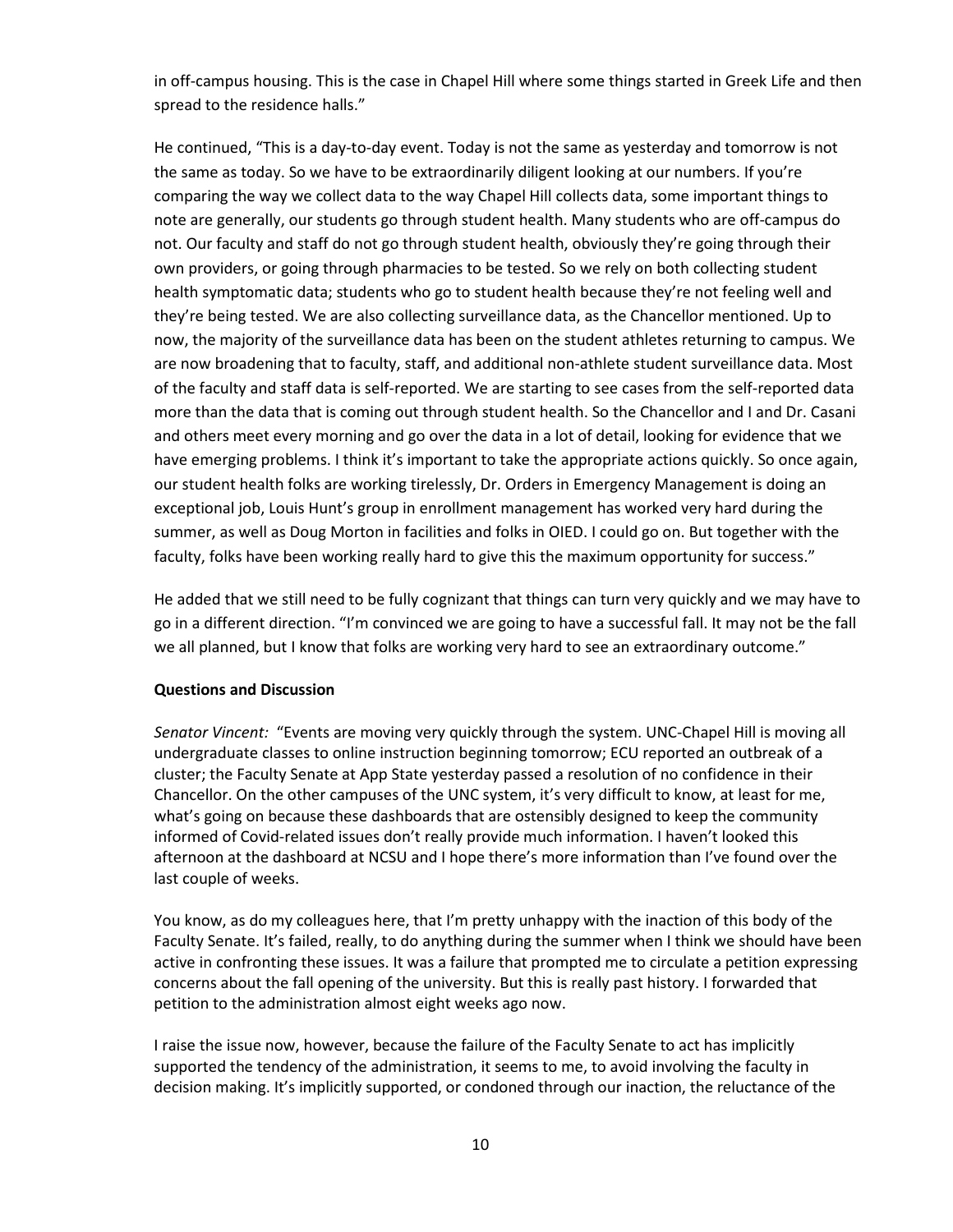administration to provide detailed information about the extent of the spread of the virus in our community. I appreciate that you responded to the petition I sent you in June.

I want to state clearly that I really don't wish to move necessarily to any sort of self-righteous opposition and confrontation. We need to move ahead with a dialogue of reasoned and constructive cooperation. But it seems to me this is possible only if there really is the collaboration and transparency that you claimed was present when you addressed the Faculty in June.

For this to happen, it seems to me, more information is called for, and more dialogue is called for, than has been taking place. Providing the numbers of cases of those infected, those who are quarantined, which hasn't been mentioned yet today, it seems to me, would be a good place to begin. This wouldn't require the identification of individuals to be revealed and would not therefore violate any privacy rights of individuals. But the numbers and where they are and what's going on in more detail, I think, would be very useful.

Our Senate meeting has finally, just last night and this morning -- the calling of the meeting --initiated a discussion among present and past members of the Senate, and I take seriously the positions that have been expressed. I know Mark Darhower was talking about the rights of students and teachers who preferred face-to-face classes; I take seriously the position of Mathew about student support and excitement about his face-to-face classes. For myself, I find myself balancing these with my real concern for public health. Personally, I come down on the side of the greater need to protect the health of students, faculty and staff, and the health of the broader Raleigh community, which I believe means transitioning to online classes, especially for undergraduates.

Anthony Fauci, the Director of the National Institute of Allergy & Infectious Diseases, one of the few rational people in the national administration these days, indicated several days ago when I watched an interview on National Geographic that there are parts of the country, where rates are low, that can be safely opened up provided that the populations in those areas follow safety guidelines. He referred to these as green areas, and contrasted these with yellow and red areas of the country where it would be more dangerous to open up; dangerous, even if people followed the guidelines about face masks and distancing. Unfortunately, we in North Carolina are in one of those yellow and red areas. And unfortunately, we are dealing with a population --that is, student -- who are in an age cohort not prone to rigorously follow these health policy guidelines. There are news stories just this morning of UNCW students on Wrightsville Beach, partying without masks or distancing.

So, I especially worry about the health of staff workers at the university: housekeepers, grounds workers, service workers, food service people. But I worry about the health of everyone on campus, and also in the broader community, if this begins to spread.

Also, I want to bring up another issue before I end my piece here. That is the issue of testing. Why are we not doing more testing on campus that we are? It's a shame that we didn't implement this before classes began, as it has been at other institutions (Duke, for example). It would have guaranteed fewer entering students with infections, even asymptomatic ones. We'd have a better read on that, and it would allow more rigorous contact tracing. But we didn't do that, and as a consequence, without this, I really recommend moving to online classes for undergraduates."

Chancellor Woodson responded, "I would encourage you to visit the new dashboard. I think you will find all the data you're looking for, including current occupancy and quarantine space, current number of self-reported cases for both faculty, staff and students, as well as contractors to the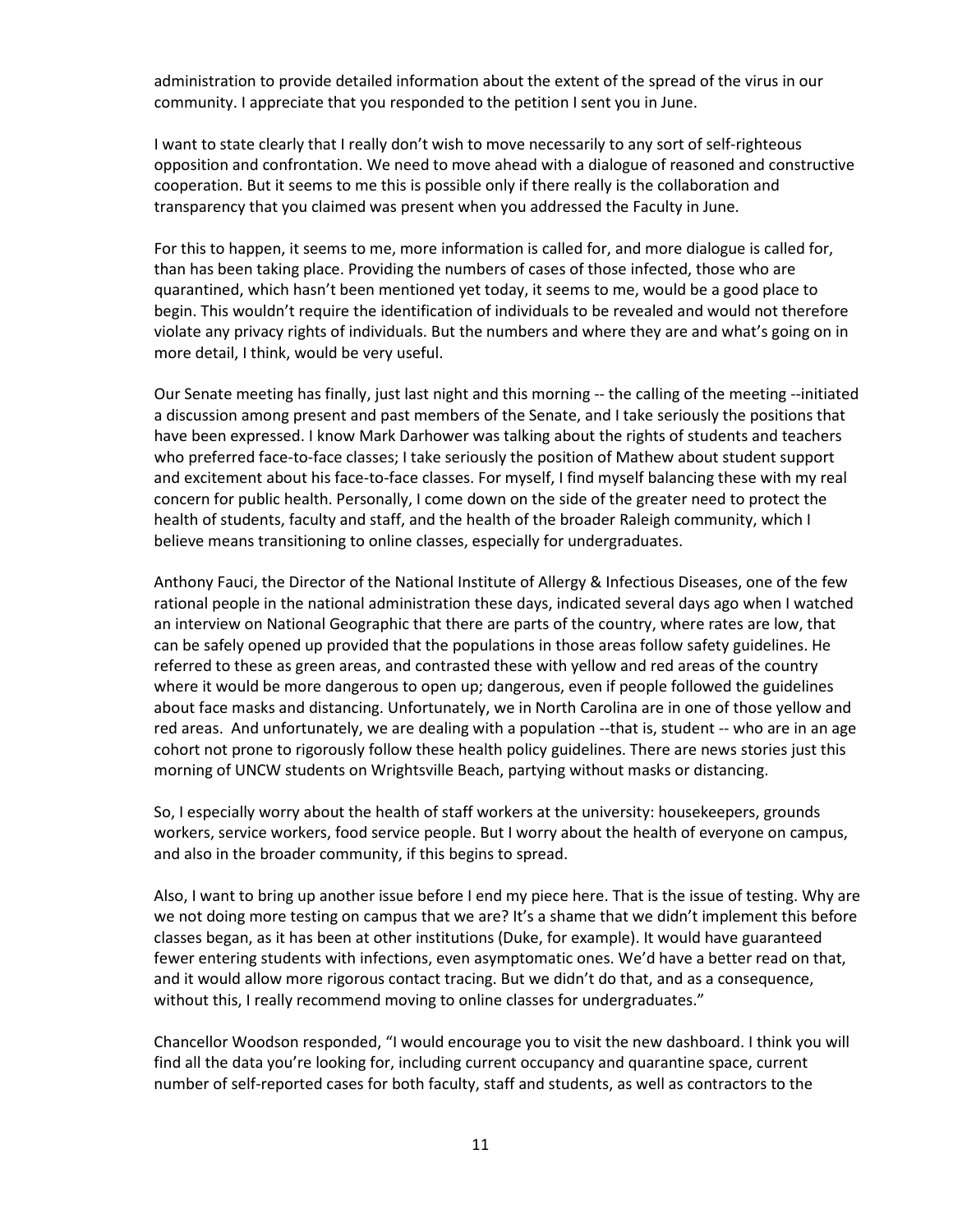university. So it's a much more robust data set now. That is something that Provost Arden has been pushing hard for some time."

He continued, "I'm not here to disagree with anything you've said, because it's a rational argument. I will tell you that the advice that we, and Carolina, got – remember at the time, our university was led by Bill Roper, who was a former director of the CDC and has spent a career in public health. We had the Director of the CDC talk to all the Chancellors, and the recommendation clearly, not only from the CDC, but from within the UNC system, was early testing of cohorts of students returning did very little for you. If you look at Duke, for example, right now, they've had two cases. It's remarkably low." He continued by saying that we were in the 5 to 6 day return of tests, so the resources to do that, the logistics of doing that for a campus of our size, was a real challenge. So we were discouraged from doing that. He continued, "Having said that, we have started in the last few days, a much larger cohort of surveillance testing that will yield a lot more data for us going forward. We needed to get students back on campus to get the appropriate volunteers to be able to do that appropriately. If you compare the testing that we've done to Carolina, they are testing the same way we are. They are testing only symptomatic, other than athletics."

Chancellor Woodson stated that he is worried, going forward. "My worries, actually you have not mentioned this one but I'll tell you what it is. I think we are likely to see a lot of students not seeking testing because they don't want the results of a positive test. They don't want to be told they have the virus, and maybe as importantly, they don't want to quarantine. And maybe equally as importantly, they don't want their friends to be contacted for contact tracing. So the biggest worry I have right now is our ability to know what's happening because of students not being willing to call us and to self-report." He went on to explain that Wake County Public Health has helped tremendously to monitor the environment around campus."

Provost Arden responded, asking the Senate to remember that up until very recently, the authority to go fully online and not have face-to-face, rested with the Board of Governors. "We have had many of these internal discussions and discussions at the Board level. The Board has made it very clear that they hold the authority to allow campuses within the system to go online or otherwise. The other issue is the tremendous amount of mixed opinions from students and parents whether they want to be on campus and face-to-face or not face-to-face and so forth. Where we are right now is paying incredibly close attention to the data and to respond quickly. As the Chancellor mentioned, the one thing I worry about is that we are a little hampered, inasmuch as we far more reliant on self-reporting than I would like. A lot of the Chapel Hill faculty and staff are tested through their health center so they have the data, whereas we have to rely on self-reporting of data as it comes to us by the Health Dept. I also worry, as the Chancellor does, about students' tendency to either not be tested or to be tested outside of our student health and not to report for one reason or the other. So those are our concerns, as well as effectively overseeing student behavior as much as we can. The sad reality is while we can oversee student behavior in the classroom and to some degree, in the residence halls and other buildings on campus, we have very little control of student behavior in independent apartment complexes surrounding the campus. Most students were already locked into leases very early on, back in the spring. So they were going to come and occupy those apartment complexes. Interestingly enough, we hear that in Chapel Hill right now, students and their parents are going crazy trying to find apartments in Chapel Hill so that students can actually stay in Chapel Hill and not go home as they move out of the residence halls. So it's complex and it's really complex from an

12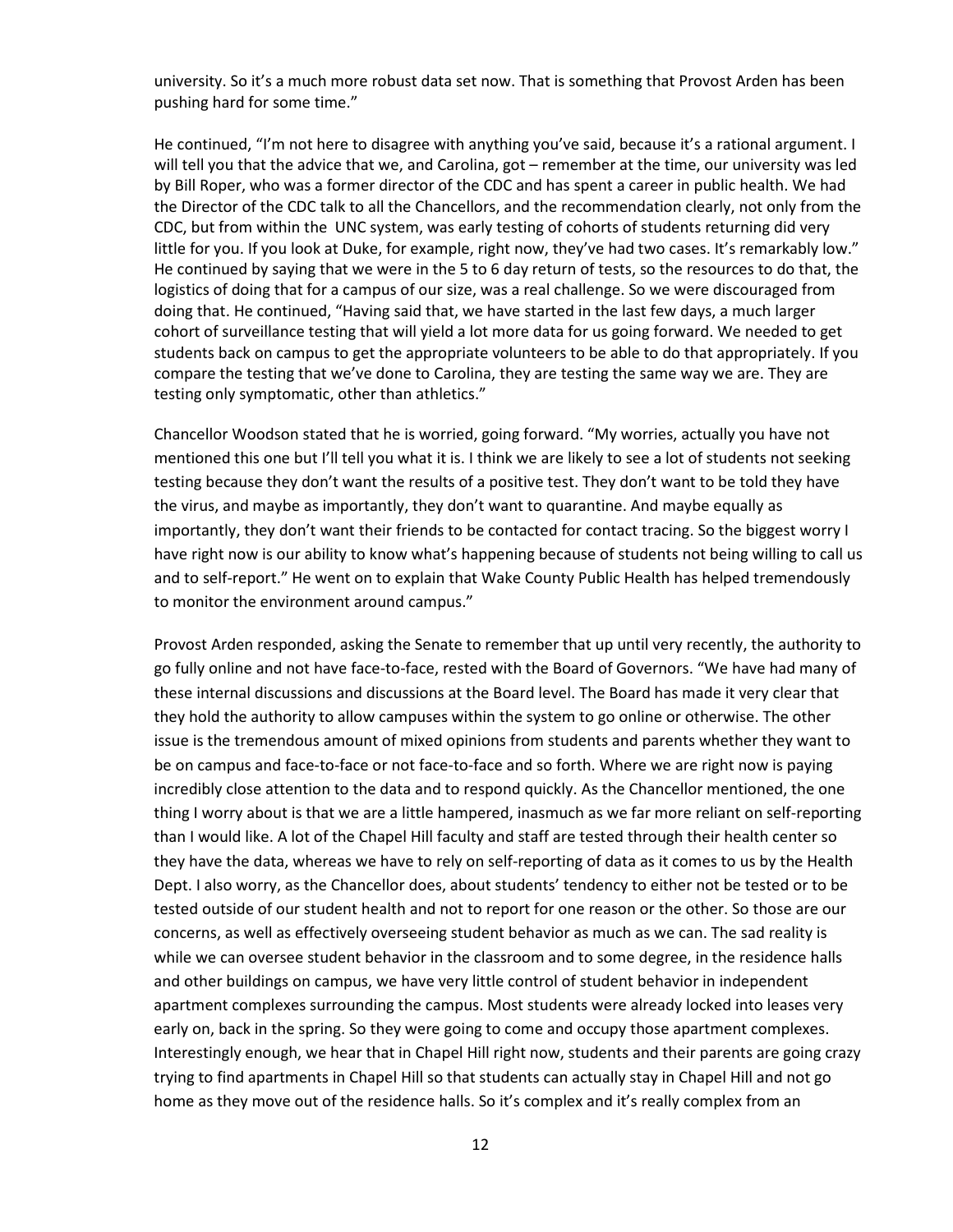epidemiologic perspective." He added that we don't disagree with you here, but when you get into the details of determining human behavior and how that interacts with the virus, the disease, and personal choice here, it becomes far more complex than one might imagine. He continued, "I think where we are now is watching the data very, very closely and being prepared to respond appropriately and quickly."

*Senator Riehn:* What is currently the time it takes to turn the test around, and what is our testing capacity per day? The reason I ask is whether the way it is set up, is it more useful for quarantining, or when to call a breakout. The second question linked to that is do you have established criteria for when you stop in-person classes?

Provost Arden responded, "We go through Lab Corp for our testing. The length of time for testing varies, depending on the demand, and also the capacities of Lab Corp and the availability of re-agents for the testing. Many other commercial testing rely on re-agents coming from the same suppliers. At one stage, testing was up to literally a seven or eight-day turnaround time, which was just not helpful at all. It's down to one to two days now, 24 to 48 hours. We are getting most tests back within 24 hours, occasionally we go 48 hours. We feel much more comfortable and Lab Corp has really stepped up and expanded their testing responsibilities. With respect to quarantine, we have 166 on-campus quarantine spots. We are offering quarantine to residential students. Should they test positive, they are given the option of going home or quarantining privately, or going to on-campus quarantine. For the moment, we have not come anywhere close to saturating our quarantine capacity. I think it's in the 20's currently. So we do have capacity and quarantining is effective." He added that the ones they worry about are the students who get tested off campus and then don't notify us of the test results. In answer to the second question, Provost Arden responded that they have been working on establishing thresholds for several weeks. "We don't have hard and fast numbers. I think it's going to be self-evident when we see rapid increases. What happened in Chapel Hill, it happened over a few days. I think it's going to be self-evident if and when we need to go in a different direction. But we haven't set numbers." He added, "I prefer to look at trends, and when the trends point us in the direction that this has become problematic on campus and off campus, then I think that will be a pretty self-evident decision."

Chancellor Woodson added, "On the quarantine side, we need to remember that let's say you have a student who tests positive and we do contact tracing and determine that person has been close to and I a room with six people. You quickly utilize a lot of quarantine space, because we are putting the contact tracing people in quarantine as well, until we have a result back of the test. So now we are good shape, but 166 rooms can go quickly if we have a major spread event."

*Senator Sannes:* How do we know if we have a cluster on campus?

Chancellor Woodson responded, "The federal definition of cluster actually includes more than one element. You often read about saying five people in a common space. But the reality is that for it to truly be a cluster, there has to be a connection between those five people. There has to be evidence of association."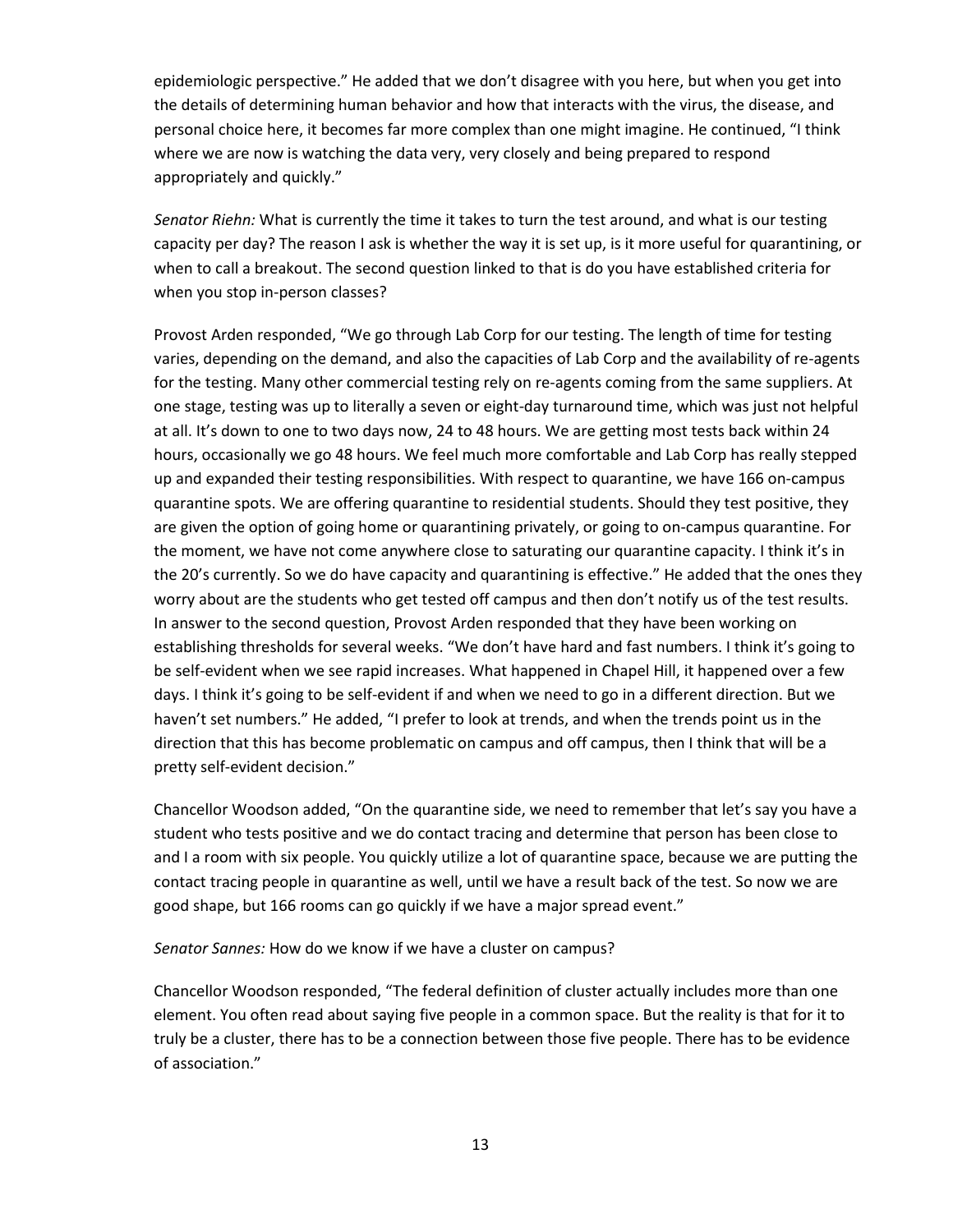*Senator Duggins:* How is it reasonable to consider that if they're in the same dorm that that's not considered contact? I remember living in a dorm. There was a lot of contact.

Provost Arden responded that it's a good point. "This is what our Medical Director, who is a public health professional, gave us as the federal definition this morning. The fact that simply because people were in the same building doesn't necessarily constitute a cluster. People are using the term differently. The majority of universities in the system are not using that definition; they're using the same definition as us, which is there has to be some link between those five individuals. I think the question was how do we know whether there's a cluster or not. The answer is in one of two ways. Number one, if students are being tested through university student health, we obviously know their addresses and where they're from and where they are. Secondly, if it's a significant cluster, the Wake County Public Health Department will let us know straight away. So those are the two main ways we know whether or not there's an emerging cluster

*Senator Taylor:* Have any faculty been contacted as part of contact tracing?

Chancellor Woodson responded, "Yes, and they've been tested. The circumstances matter. How engaged were they with the student. There's all sorts of different contacts. But the answer is yes." He added that if any employee is part of a contact tracing, we conduct the test. "If you look on the dashboard you'll see that in student health services, 'faculty tests,' those are tests associated with contact tracing."

*Senator Nelson:* Is UNC's residential population different than our residential population? Do they have more students in dormitories and we have more students living off-campus?

Provost Arden responded that we have a larger residential capacity than they do, normally. "We are down. We have, at the moment, about 7,500 students living in residence halls on campus and about another 500 living in fraternities and sororities. I cannot quote the Chapel Hill numbers, but I think it's less."

Chancellor Woodson added, "Carolina has a much deeper and longer tradition in the Greek community." He added that the issue really emanated from a big event in Greek life, and even in the residence halls, most were associate with Rush. The university banned Rush at Carolina, but students had Rush anyway, but did it in a non-authorized way. "There's a lot associated with that Rush experience and that's some of the issues that they face. For us, our Rush doesn't occur until mid-September and we've taken a different approach and will not ban it, but control it and try to have oversight." He added that it doesn't mean we will not have challenges with sororities and fraternities here, just because of the way they live, the congregate living arrangements, but that's one of the ways it came back to the residence halls at Carolina."

*Senator Yoon: I* am teaching face-to-face right now on campus and it is really great to see the faces of my students and I had a talk with my students about coming to campus. Personally, I feel really surprised to see how much the university has done over the summer. So thanks to those who worked hard to install Plexiglas and all kinds of things. I feel safe and yet I would like to know the threshold. I told my students that at some point we may switch to online class, but I don't know. That uncertainty creates some anxiety level, not only me, but to the students too because they want to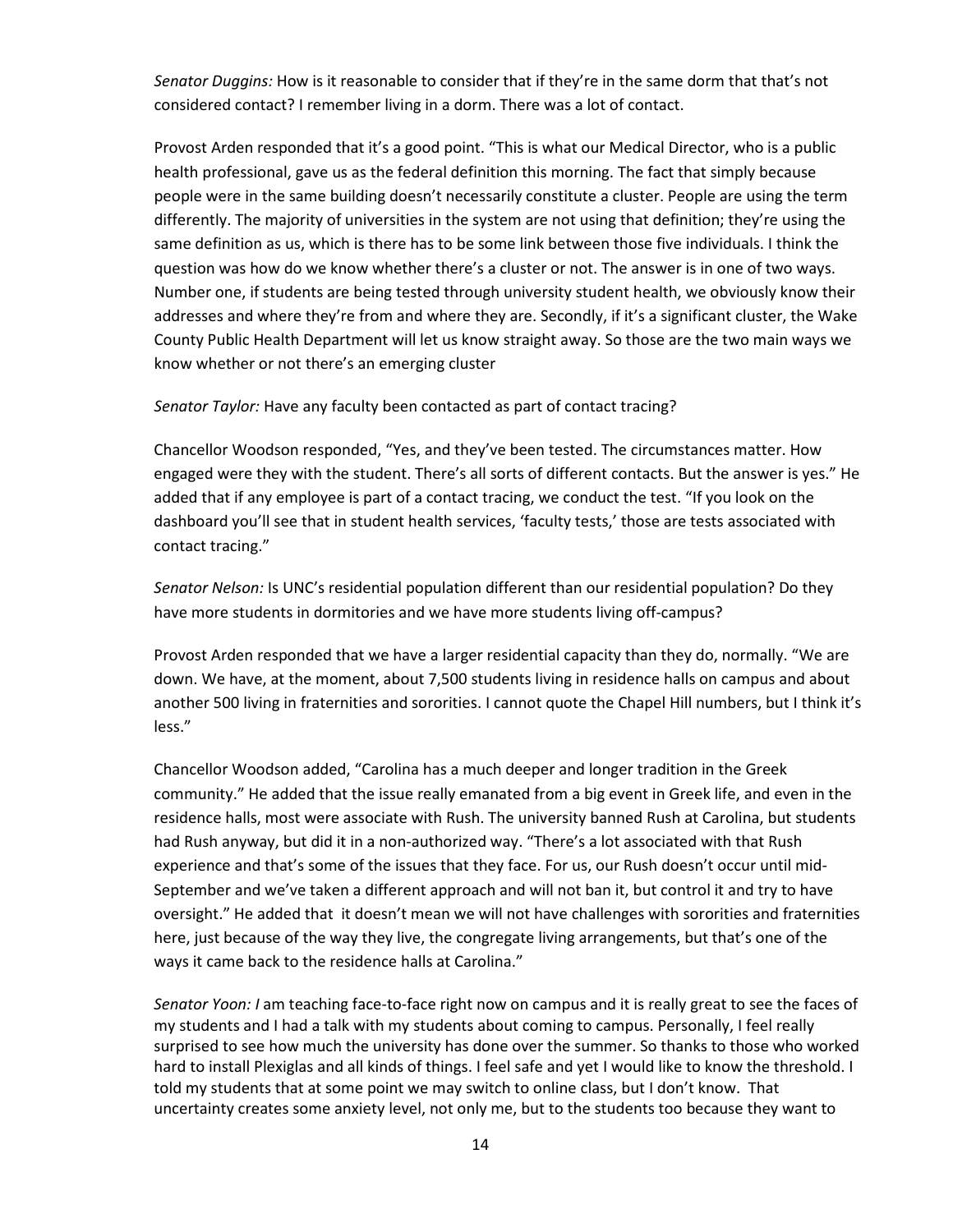know the plans of the university so they can prepare. Also, in terms of what I need to teach safely, I got the protection kit, which was great, and I am counting how much I used during my first week. I realized what I need the most is the wipes. I was lucky enough to buy my own and use them all the time, but when I count how many I use, they're going quickly. I wonder whether the university has any plan to provide some type of wipes to protect us. When I went into the classroom I realized that earphones were used by someone else, and batteries.

Provost Arden responded that he has also raised this question. "We are providing masks and hand sanitizer, but we are not providing wipes to a level that I would like. I would love to be able to provide our students with wipes so they can wipe their desks down and so forth. I think there are some supply issues associated with that at the moment, and some logistical issues. I have asked the same question and I would like to have a greater availability of the sanitizing wipes for faculty and to students. Assuming we keep at this, then I think that would be a priority." He added that having said that, he thinks the classroom experience that we have created by using a lot of classes online and spreading folks out, by having masks and Plexiglas, the classroom experience that has been created is relatively safe. "I'm not losing a whole lot of sleep at night over the in-person classroom experience. I think our Achilles heel is student behavior after hours." He added that we have a lot of students in Greek Life and a lot of students in private residence halls that have been built along Hillsborough Street. "That's what I worry about. And if I combine that with the fact that students may or may not be getting tested and supplying us the results of that testing, that combination does worry me."

Chancellor Woodson responded to Senator Yoon and told him to reach out to Dr. Amy Orders. He stated that if there is anything you need that she has, she will get it to you and probably even hand deliver it.

#### **7. University Policy Updates**

#### *Marie Williams, Associate Vice Chancellor, Human Resources*

AVC Williams reported that she recently presented information to the University Council about some initiatives that the CHROs and the system are working on and provided a recap about some of the things they have been doing on the HR side at NC State. "This has been a collaborative effort between the HR teams and the HR teams in the college and units, as well as health and safety, with Katharine Stewart and her team, and many others." She stated that since March, 2020, when the university moved into Covid-19, they've been doing a lot, especially given the evolving guidance they have received from the UNC system. "We have been doing our best to implement policy and procedures to promote workplace safety, following the guidance that comes from the system office, the EEOC, the Dept of Health and Human Services, and others." She added that there's a lot they've been doing across the campus, in collaboration with many groups.

AVC Williams continued, "In May of 2020, this is when we started a lot of our work preparing for the reactivation of campus. In doing so, we worked closely with environmental health and safety and legal counsel and others as we prepared various resources. So I hope you get a chance to go to our website, the UHR website, as well as the Covid-19 website from the university, because there is a plethora of resources. She added that some of the things they've been rolling out include voluntary shared leave, which the Chancellor approved. "We have already received about 8,000 donated hours. You can give hours to this bank and how it works is you will give some of your donated hours to this bank. For those faculty and staff that will need that help, whether it be because they are out and not able to work because they have symptoms of Covid-19, or if they're caring for children or elder care, they can receive and use some of these hours if they have run out of leave. So that is a great way that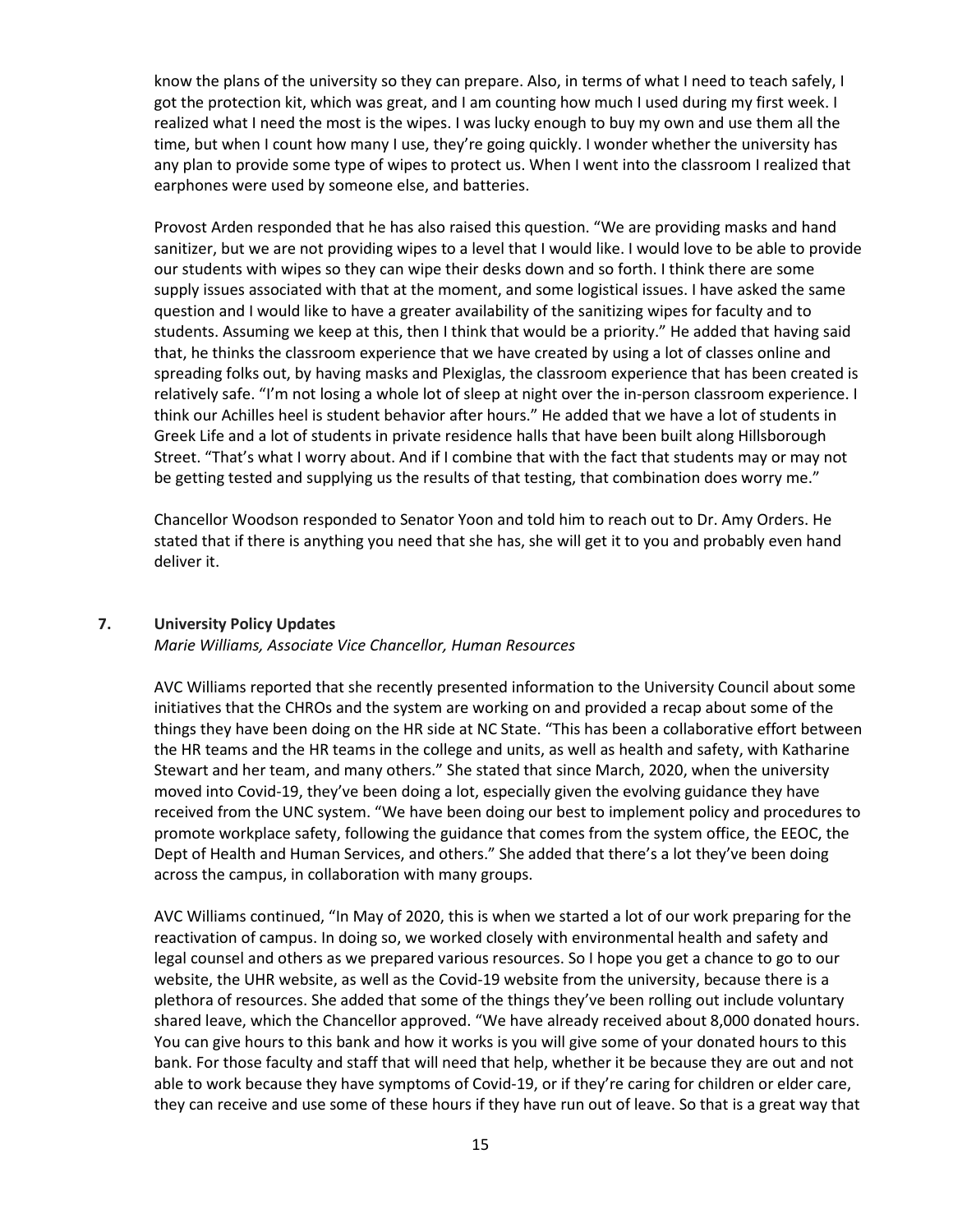we can help our employees." She noted that there have been changes over the spring semester and summer in regard to community service leave. "We just got some new additional guidance coming out from the system office that will be going out to the campus next week."

AVC reported and two or three weeks ago, they also launched several return to work videos. She is hopeful you will go to those and watch. "We have always heard from our faculty, 'give it bite-size nuggets of information,' so we've got about six videos." She added that this has been a great resources for supervisors around what to expect, how to have difficult conversations, etc. She also announced that a special circumstances request process had been created so individuals who have questions, concerns and anxieties around returning to the workplace can use this centralized platform to get some help. "We are excited to be part of those initiatives."

AVC Williams continued, "The main thing that I'm here for today, as I alluded to earlier, is that I was in University Council and the Chancellor asked me to give a quick overview on some of the initiatives that we are working on, in anticipation of potential financial impacts that the system may have – maybe not at all, maybe years from now. As the Chancellor has indicated, our enrollments are strong, our financial position at the university is strong right now. But our role in HR is to certainly pre-plan and to think ahead. So we have been working and petitioning with the system office to try to find ways to get more flexibility to system institutions around a lot of HR matters. So we have been advocating on behalf of our system institutions to provide not only more authority around certain tools, as well as flexibility in the hope that we can utilize these HR strategies to help colleges and administrative units fiscally prepare for the next couple of years. Basically, we are calling this initiative our expanded HR toolkit. These items were effective July 21st. There are primarily three tools – and these three tools do not impact faculty. System institutions do now have the flexibility to do temporary emergency furloughs for permanent full-time and part-time SHRA and EHRA nonfaculty. Again, these are tools that we are having in our toolkits, but it's just about planning ahead. For these temporary emergency furloughs, they have now been extended from 90 days to 12 months. So if we implemented them, NC State has not implemented any furloughs at this time – it applies all funding sources, and they can be full or partial. A partial furlough, for example, could be accomplished by a reduction in a work week, reduced hours in a work week, days off without pay, or an FTE reduction. Any of our employees in the system who are put on a temporary furlough would still have healthcare coverage and they still would accrue leave, even though they would not be able to take that leave during the furlough. They also may be able to enroll for unemployment benefits. The second tool in our toolkit is temporary salary reductions that apply only to EHRA non-faculty. They do not apply to faculty and they do not apply to SHRA employees, and they do not apply to individuals that may have employment contracts, such as coaches. These apply to any funding source. If the university or any system institution needed to implement a temporary salary reduction, it cannot be implemented any shorter than 30 days and no longer than 12 months. There is some criteria to that, so the criteria that the system has put forward is that an employee's new analyzed salary after the reduction could not be less than \$45,000 and it also cannot exceed 20% of an employees current base pay. So basically there's two criteria pieces that we'd have to address. The good thing is, in terms of the authority given to the system institutions, is that these do not have to be approved through the system. The Chancellor and leadership have the authority to approve those on campus and we are required to provide our employees at least 30 days courtesy notice."

AVC Williams continued, "The difference between a temporary salary reduction and a temporary emergency furlough is that with a temporary salary reduction, it doesn't reduce the employee's expected work hours. So an employee is still expected to work a week. These cannot be implemented across the board, and a person who is subject to a temporary salary reduction would not and could not be subject to a furlough at the same time. The third tool would be reductions in force. Many of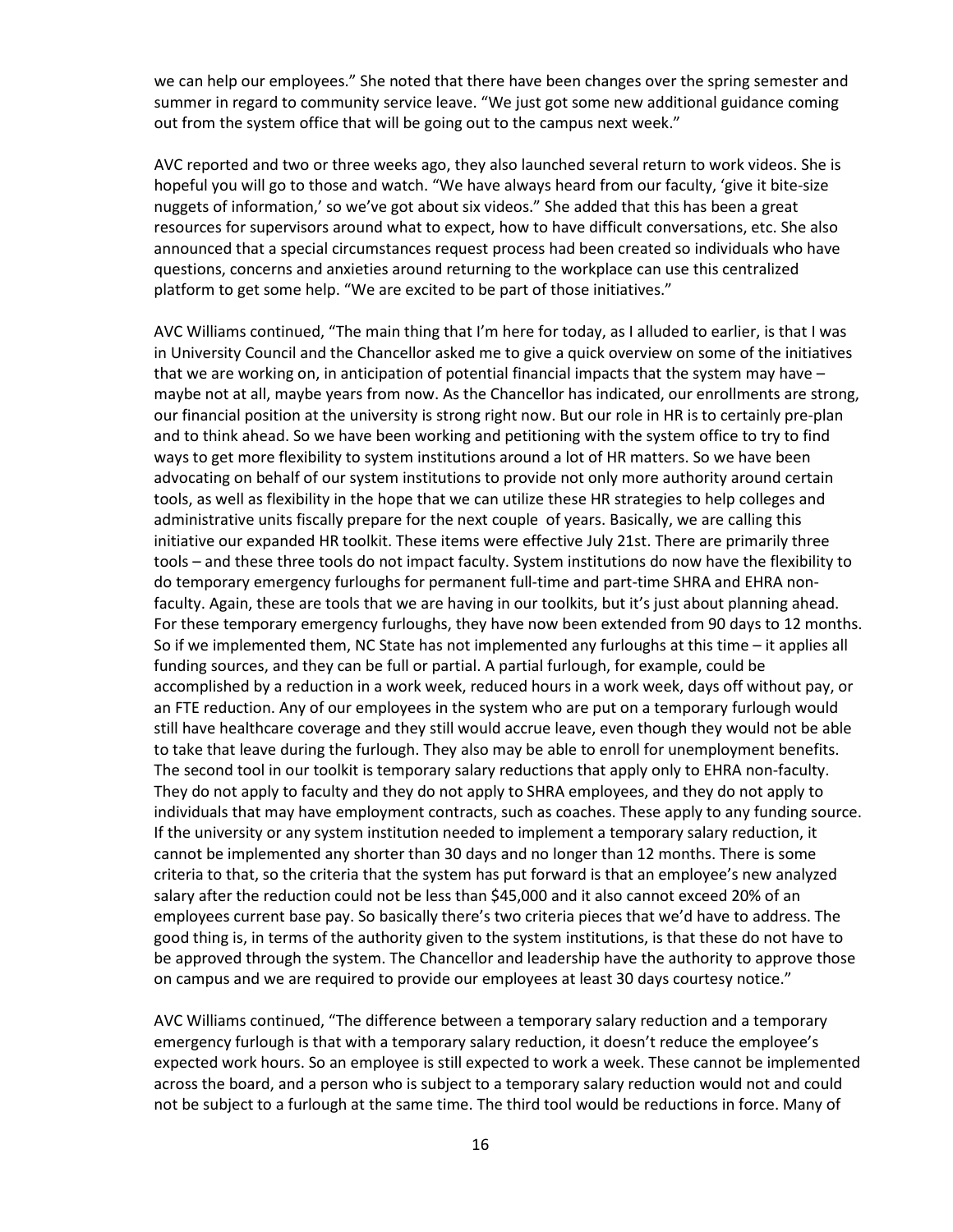you already know that is a tool and an authority that we already have at NC State. The difference is that we did not have the authority to do that, due to Covid-19. So the system office has given system institutions the latitude, if needed, to implement reductions in force due to Covid-19. The requirements to do so are just the same as we have in place currently. So for SHRA, reductions in force have to be approved not only by the system, but the office of State Human Resources. Then for EHRA, again these are for non-faculty, these are classified as end of appointments, and they are navigated and approved at the institutional level. These also apply to all funding sources. The other thing that we've been doing and advocating on behalf of system institutions and preparing for Covid-19 and any financial impacts that we could incur down the road, is that we have been asking for other tools in our toolkit. One of the things that we have petitioned the system office, and they are starting to look into it even though we don't have many details, is about an early retirement option, potentially, for faculty and staff. Again, we don't know if it's coming to fruition; we hope so. But they have assured us that they're going to try to drop a proposal. We've got great minds at NC State so we have used the mind of Mary Peloquin-Dodd to help propose some potential ways that the system can structure an early retirement program for the system, and we have submitted that. So more to come. That would be another option that we are petitioning as part of our toolkit."

AVC Williams stated that the key takeaway is that the people in HR know that this is a difficult time and there's a lot of anxiety among our leaders and faculty and staff about Covid-19 and what that means for your jobs and what that means for your safety. "We are here. We are here working with our campus partners and we are here to support you during these challenging times. We will also continue to advocate for our institutions to be given more flexibility, particularly in regard to HR actions and HR authority. Our Chancellor and Provost are key champions of that so that we are able to have a diverse array of toolkit options if we need them in the future."

#### **Questions and Discussion**

Chair Kellner: You mentioned three times, "any funding sources," and as I understand it, many people work on this campus and are funded by grants and contracts. Are you referring to that as well? Are they vulnerable to salary reductions and so forth?

AVC Williams responded that at this point, as the Chancellor indicated, the university is in a good position. "But initially, when the system had rolled out their toolkit, there was only one tool; that tool was to do temporary emergency furloughs, which was constrained to only auxiliary and receipt-based units. So basically what they're saying is that to give institutions more flexibility and authority, depending on those financial impacts people are incurring. It could be any of those additional funding sources; it's not restricted to auxiliary and receipt-based, it could also include state-appropriated and I think it would also include grant funds and things like that."

Chancellor Woodson responded by saying, "It gives flexibility, but again, the whole notion here is we don't intend to exercise the flexibility unless it's needed. That would be something that an individual investigator or department would have to deal with, depending on the grant contract."

#### **8. Old and New Business**